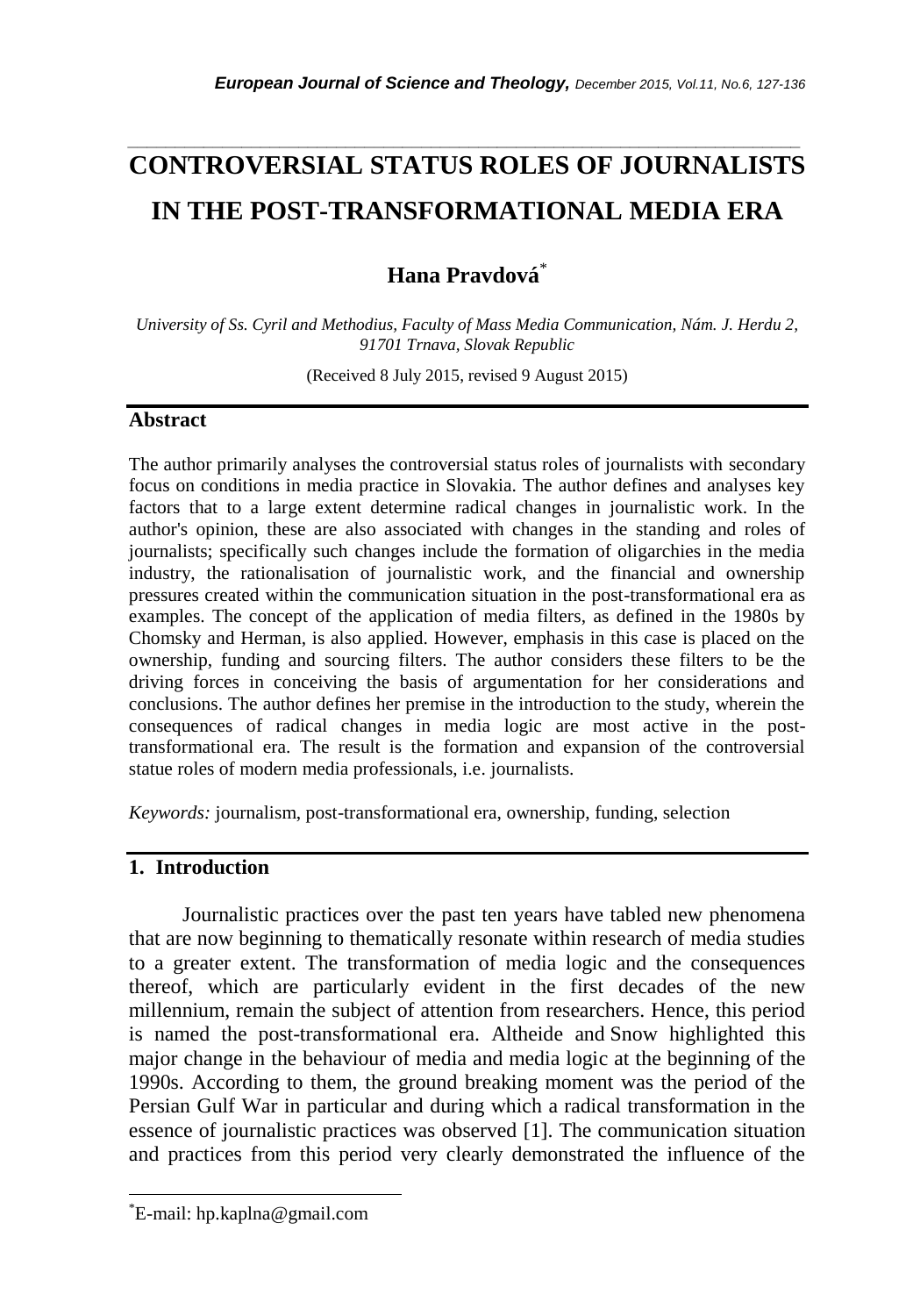new communication situation. The application of unconventional approaches in journalistic practices is significant. Examples include failing to be dispassionate while ensuring a critical distance is maintained along with materiality and objectivity, and intentionally focusing media products on the target audience, the commodification of media production and so on.

The study focuses on the controversial status roles of journalists with focus on the conditions in Slovak media practices and the identification of the various factors that determine these roles. We define a framework of communication situations and formulate conclusions confirming the basic premise using analysis of controversial status roles. According to the premise, the post-transformational era confirmed and definitively established a radical change in media logic. Its consequences, according to our findings, are more than the simple transformation of journalistic processes in the creation of media content; rather these consequences include the creation and deepening of controversial status roles attributed to modern media professionals – journalists.

## **2. Framework of communication situations in the post-transformational era**

There is no doubt that the traditional role of journalism and the communication atmosphere in the present day changed as a result of the continued strengthening of the process of media rationalisation and economisation. This is associated with the formation and strengthening position enjoyed by oligopoly capitalism on a global scale (as noted by Schiller, Chomsky, Herman, Giddens, Prokop, McChesney, Curran, McNair, Volko and others). The globalized world creates the conditions for media to operate on a global scale, which to a significant extent determines media behaviour, the quality and quantity of media production, the diversification of sales and distribution practices and even the reception of media content. According to Thompson, the global media-oligopolistic market was created as a consequence of many factors, from the opening up of economies to the subsequent transformation of media institutions into media corporations, the globalisation of communication processes and the rapid development of new information technologies [2]. The redistribution of the spheres of competences between media concerns is currently under way. The concentration of business has also occurred on the basis of the re-grouping of ownership structures in the areas of information technology at all levels, i.e. in the development and production of new digital technologies and in media production and its distribution. In this context, Giddens warns of a simplification of the world as a result of international media reach. "This development is an expression of the formation of a global information order, an international system of producing, distributing and consuming information." [3]

As a result of the expansion of the media industry, we are witnessing the diversification of media enterprises and a growing range of media options, which ultimately is reflected in the manner of their production and, ultimately,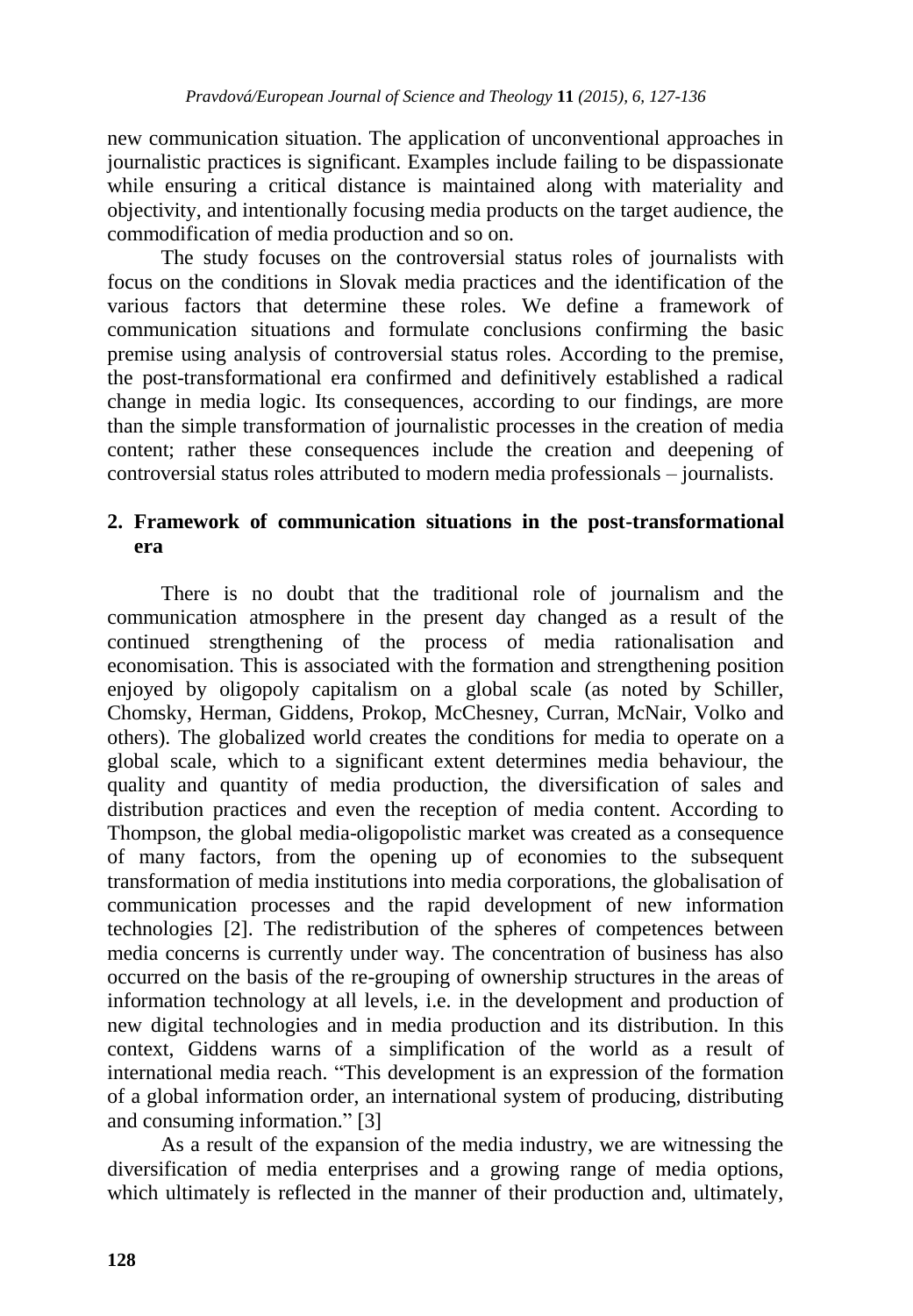their quality. According to Jirák and Köpplová, this lead "to the fact that a significant number of these products are simply repetitions (recycling) of wellknown, cheap and shabby pre-formulation or the restoration of products that have long since been created" [4]. Among the other determinants that significantly impact the creation and quality of media content are factors derived from the actual functioning of the free market and the competitive environment.

When Chomsky and Herman identified the essence of the hegemonic behaviour of media and exposed their communication practices by defining and analysing the operation of basic media filters in the 1980s in their study named *Manufacturing Consent* [5], they pulled back the curtain behind that, in our opinion, had covered up the actual operation of the modern media industry. The filters include ownership, funding, sourcing, flak (negative feedback) and the manner in which the dominant ideology is promoted. The filters of ownership, funding and sourcing are important for our examination of the root causes driving the creation of the controversial statuses of journalists. The ownership filter is clearly exhibited in practice where media are controlled by wealthy individuals or corporations. Understandably, media under the tutelage of ownership structures prefer an agenda that is to their benefit or in the interests of those in power or the social elite. This fact has been confirmed by many authors, who emphasise the apparent interdependence of interests and the pragmatic conditionality of interactions between those who own and their employees (Chomsky, Korten, Prokop, Mc Chesney, Doyle, Demers, Herzán, Dinka and others). In this context, Herzán provides an illustrative example in the form of the well-known statement made by James Lilly, the former executive editor of the largest and often considered to the most serious newspaper in the world, the New York Times, who gave testimony to a Senate Committee in the United States in the middle of the 20th century. He posited that an independent press does not exist, journalists do not have the courage to give their true and honest opinion as it could pose an existential threat to them. "The business of the journalists is to destroy the truth, to lie outright, to pervert, to vilify, to fawn at the feet of Mammon, and to sell his country and his race for his daily bread. You know it and I know it, and what folly is this toasting an independent press? We are the tools and vassals of rich men behind the scenes. Our talents, our possibilities and our lives are all the property of other men. We are intellectual prostitutes." [6]

There is also the fact that commercial media endeavour tremendously to sell advertising space or advertising time. Financial dependence on deep pocketed advertisers commits media to a great deal of conformity with respect to the sources of their incomes. The funding filter defines the right of the advertiser to select conforming media and to choose the winning media in competition with competing media based on expressions of friendliness towards the purchasers of advertising space. According to Chmelár, financial dependence on advertisers has become one of the principles of modern corporate censorship. He highlights the fact by which the media in Slovakia have become increasingly dependent on various financing entities, monopolies and cartels. He provides the well-known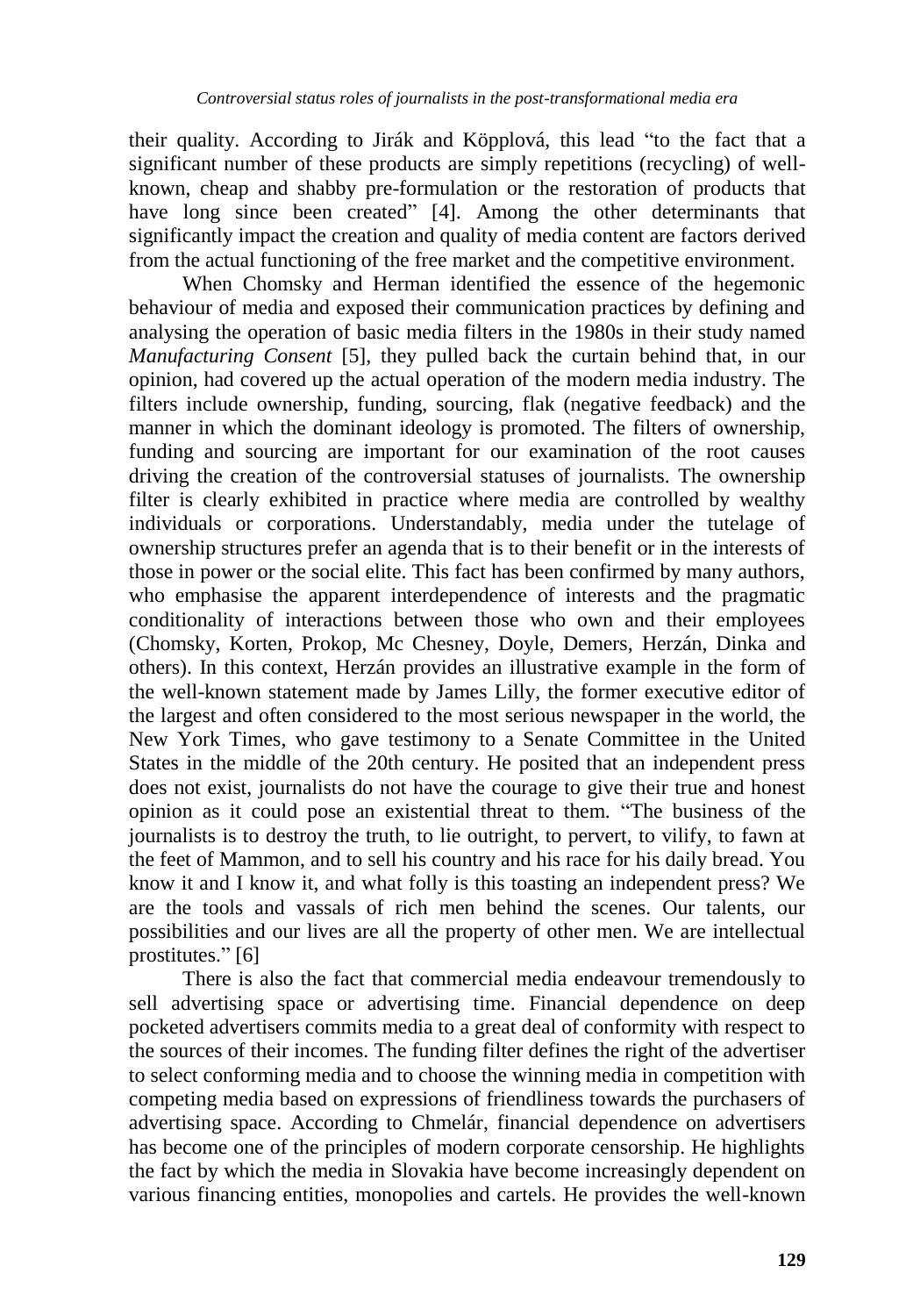case of the Sme daily as an example, which published criticism of the duopoly in telecommunications. "The reaction to this criticism was instantaneous and the paper lost all advertising from one of the companies involved, Orange, for half a year. The publisher learned its lesson shortly thereafter and Orange rewarded its new-found understanding by restoring its advertising contracts worth millions." [7]

The sourcing filter speaks to the information dependency of media on the entities providing information. It highlights the undisputed dependence on such sources that provide regular information but are also credible and provide convenient access to such information, for instance through news wires, government communiques and the like. The public relations departments of various institutions have a major role in defining the news, which is confirmed by Trampot's analysis, according to which sources of information have tremendous power to influence the final form of news communication. Trampot also emphasises the socio-cultural and political context of this process when stating that "the access of individual sources to news reflects the hierarchy of society to a specific extent" [8].

The effect of this filter on the final form of produced media content clearly demonstrates the deterministic behaviour of journalists and their standing in the editorial system of journalistic production units. It also highlights the basic purpose and essence of the existence of a liberal media market, profit. The production of journalistic output is largely a business decision in its own sector and is controlled by private individuals and media conglomerates. Their decisions determine what they will or will not be published. According to McNair, this is because journalists are simply employees and as such they are subject to the views and decisions of those who own the media companies and who manage them. They come face-to-face with the effects of economic pressures, just as employees do in private firms. Identical to the results of the editorial production process, journalistic texts become a common commercial good that is offered for sale in an ever expanding media market over saturated with information. Just as any other good, it "must have a utility and exchange value for potential customers. It must be functional and desirable, a fact which has had a fundamental impact on the content, style and form of journalistic outputs over the previous decades. Journalistic outputs must compete with one another for a share of the market." [9]

These economic and ownership pressures on journalists have indisputably led to change in the approaches taken to the creation and, ultimately, the quality of journalistic outputs. The issue of the extent of the freedom of journalistic expression has also come to the forefront given that censorship and selfcensorship have become integral parts of these decision making mechanisms. In response, Remišová warns of the threat of a loss of freedom of the press as a result of economic pressures. "The consequences of economic interference into the media world are currently the single largest limiting factor on the freedom of the press, even though this fact is not widely recognised by the public at large or even among journalists themselves." [10]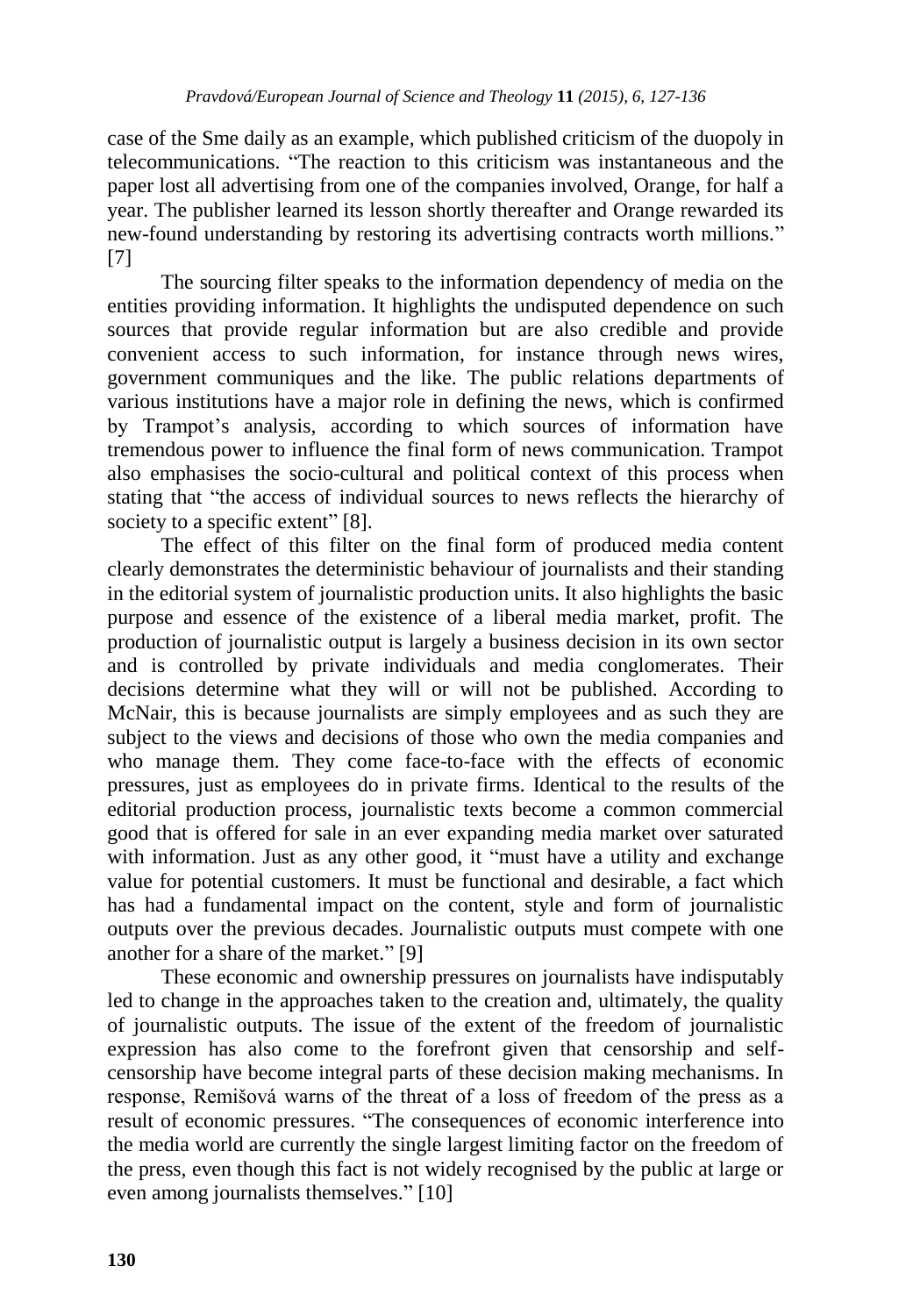#### *Controversial status roles of journalists in the post-transformational media era*

The consequences of the competitive battle between media companies and journalists themselves are another aspect of journalistic creation. They compete for readers, listeners and viewers using a variety of means including the taylorization of journalism and its tabloidization, leading to the production of content for entertainment purposes. According to Postman, the public at the end of the previous millennium was born into the age of entertainment and the public is now destined, given the very nature of the information, to entertain themselves until they die [11]. Ramonet warns that the production of recycled information is nothing more than a version of a mass industrial production process, which he attributes to the information war between competing media. "We are witnessing the taylorization of the art of journalism, where once journalism was considered a craft; it has now become an industry." [12] This situation has an impact on the selection of topics and their processing and on compliance with the fundamental ethical criteria in journalistic practices. In their competition for an audience for their content and to maintain their ranking in terms of readership, and television and radio ratings, media prioritise disasters, conflicts, intrigue, and sex and are full of vulgarities and obscenity. According to Hudíková, this is best observed in the form of processing, which can be characterised by typical "tabloid headlines, brief footage and sharp cuts, slow motion and the ripping of shots, modified colours, intensive light effects, loud and unbalanced sound, 'circus'-inducing headlines and teasers..." [13]. Given these tendencies, McNair sides with the critics who think that "the informational, educational and promotional functions of print media today are only a dull shadow of the original ideals" [9, p. 116].

The post-transformational era was created on the basis of a radical shift in the essence of journalistic work over the past two decades of the previous century. It brought with it a crisis in traditional processes and in the role of journalism, which is ultimately related to the crisis in modern democracy. The conclusions reached by McChesney also support this assertion. McChesney sees the root causes of the crisis in a number of phenomena including the corruption of journalists, the weakening of investigative journalism, tendencies exhibiting the degeneration of political news and reporting, international journalism and in the growing importance of celebrities in different scandals, etc. [14]. The commercialisation of the media sector, thereby weakening the democratisation role of journalistic practices, is considered the primary culprit. Commercialisation and the hunt for maximised profit has pushed media companies to permanently focus on decreasing production costs, while competitive pressures are also forcing them to work at a faster pace, continuously producing new information, which has ultimately created a spiral of recycled information and the multiplication of scandals. News reports have become superficial and commercially-focused. News reports depoliticize society as they discuss or cover topics that are of particular interests to the advertisers or divert the attention of the audience [14, p. 26-27].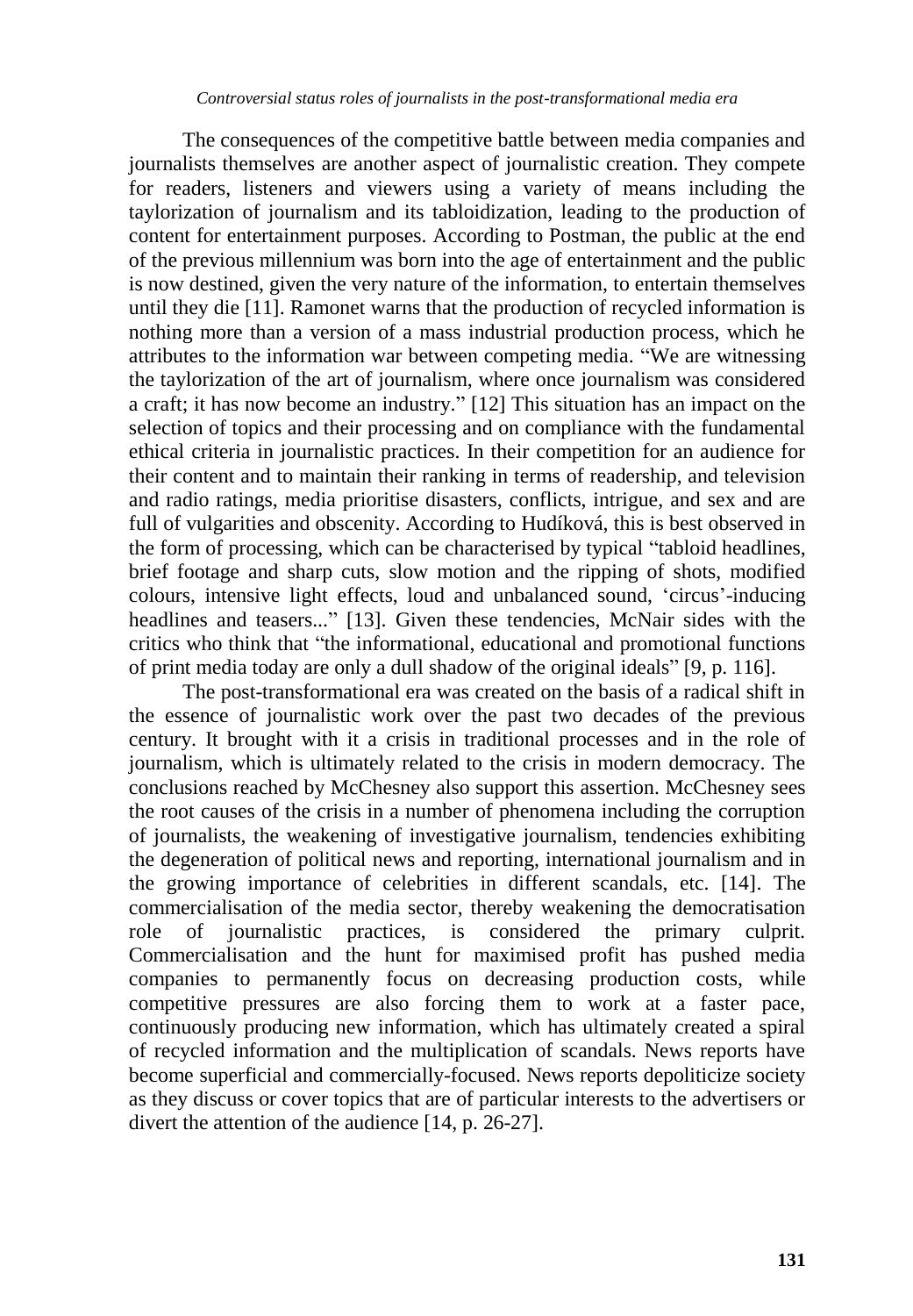## **3. Controversial status roles of journalists**

Various definitions for the terms "journalist" and "journalism" are offered up in encyclopaedic materials focused on the specific activities of creative professionals in media. They all agree on the basic principles that can be used to formulate a generalised definition framework for both terms:

- A journalist is a creative professional providing the public with information and reflection on all spheres and phenomena expressing the essentials of societal reality;
- Journalism is a creative activity that results in journalistic compositions that inform and orient readers, radio listeners, TV audiences and the public online regarding current and pressing events in a variety of ways.

In liberal democracies where a legal state is the basic prerequisite for a functioning society, emphasis is placed on the following two principles of journalistic creation within the education of future practitioners of journalism in all types of media and in educational materials:

- Disseminating relevant and true information so that the public is able to form its own opinions and reach its own conclusions regarding specific events;
- Performing a role that serves to provide an effective check against power structures.

These principles should ensure that democracy is enhanced in societies composed of well-informed citizens who are knowledgeable regarding the topics of the day and capable of making independent decisions. The political and democratising function of media as one of its legitimate fundamentals has come to the foreground within considerations over journalistic practices. Thompson provides a guide for enhancing and strengthening specific principles for revitalising the postulates of democratic society. Thompson hones recommendations for tabling what is called deliberative democracy, which is based on the foundation of mediated democracy, the primary mission of which is to provide its recipients with the means to express their opinions. "In real conditions the deliberative democracy can, to a large extent, be a mediated democracy in the sense that the processes of contemplation depend on media institutions as sources of information and a means for expressing their own opinions." [2, p. 205]

The optimistic and liberal guide provided by Thompson to revitalise media practices and its democratisation function wither when faced by the dayto-day media and political practices in Slovakia, which come in for strong criticism, in particular with respect to the activities of the mainstream media and the increasing interest among researchers in the causes for the loss of critical thinking among journalists and the general public. An example is highlighted by the former prime minister and professor of sociology Ms. Iveta Radičová, who notes a fact which she claims demonstrates the fundamental change in the standing of political entities and media. In her opinion, the news on specific events and competition between political entities is not transparent and confuses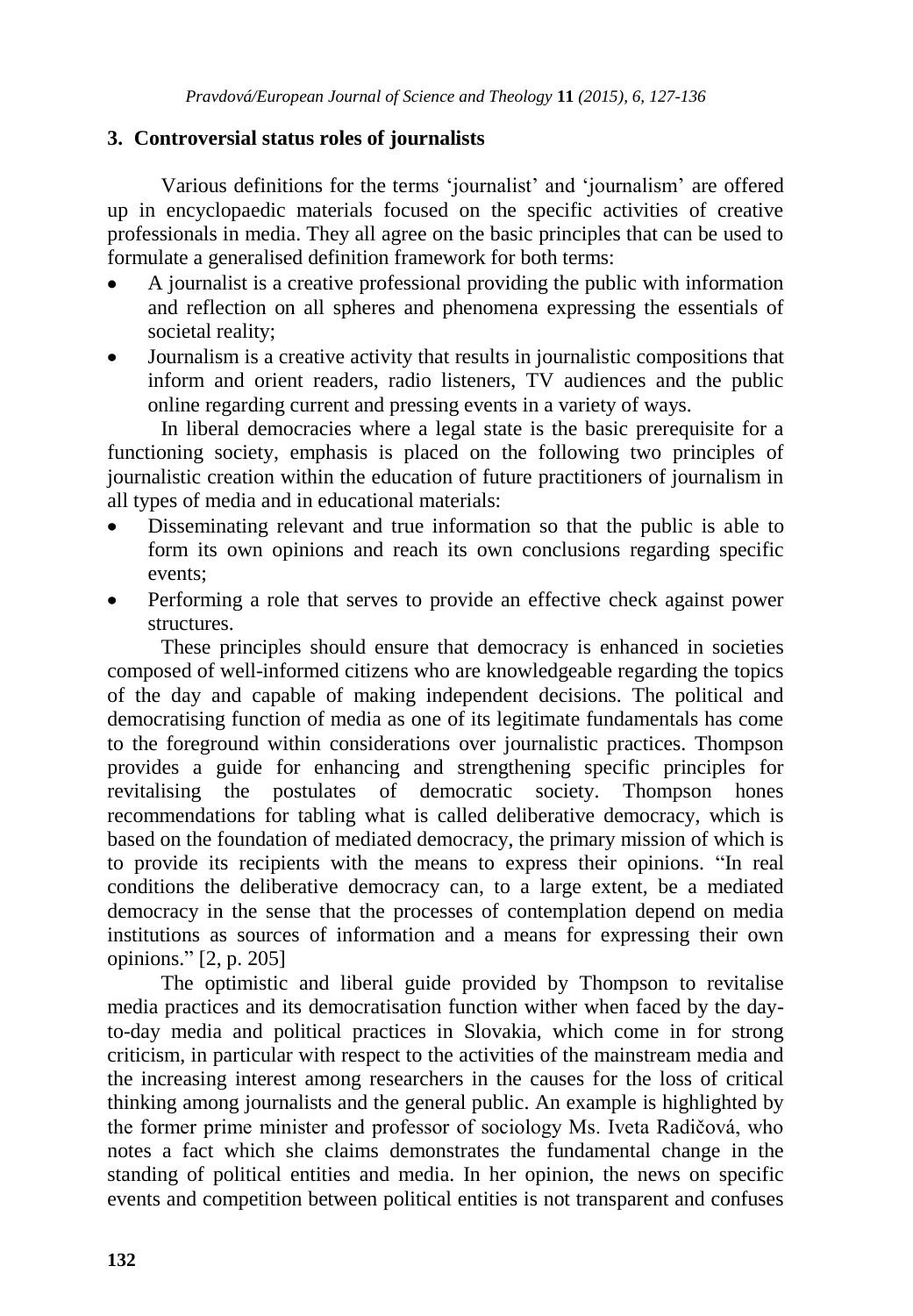residents. "The politician's statement is indistinguishable from the media's statement. How do the media shift statements from politicians? What do they ask politicians? What is and what is not emphasized in society? What is mocked and downplayed and what, on the other hand, is interpreted to be a serious, important decision? It is all in the power of the media." [I. Radičová, *Médiá sú hodnotovo a mnohé aj ideologicky zafarbené,* [http://www.masmedialne.info/iveta-radicova](http://www.masmedialne.info/iveta-radicova-media-su-hodnotovo-a-mnohe-aj-ideologicky-zafarbene/)[media-su-hodnotovo-a-mnohe-aj-ideologicky-zafarbene/,](http://www.masmedialne.info/iveta-radicova-media-su-hodnotovo-a-mnohe-aj-ideologicky-zafarbene/) accessed 09.01.2014] A critical line of reflection on the role of media and journalists is strengthened by Dinka"s observations which serve to highlight specific examples of manipulation involving journalists and the manipulation of journalists. Former cabinet minister Vladimir Palko also notes the critical lack of independence and democratic approaches applied by Slovak journalists and their inability to understand self-reflection. He sees the root cause in the way in which members of the journalist community think, calling their thinking deformed and exhibiting a mob mentality. Palko goes on to claim that "Slovak journalists go out of their way to give the impression that they are the guard dogs of democracy and shine a light on bad politicians while doing a service to society. In most cases they fail in this task. They often fulfil the interests of their owners, regardless of the truth." [15] Publicist Ľubomír Huďo is known to the public thanks to his departure from the public broadcaster RTVS in protest against censorship practices. Given his own 17-year journalism career in the media, he is much more critical than many modern media critics. He called a majority of Slovak journalists 'press-titutes' or 'mortgage and leasing journalists' [16]. He claims: "Press-titutes, as opposed to prostitutes, are not selling their own bodies, but much more than that; they are selling their character, conscience, pride, their own identity, basically anything that they can sell and they know no limits in their perverted efforts" [16, p. 13].

Other reasons for a more in-depth review of media creation and journalistic creation within its framework also exist in addition to the provided examples of the critical evaluations of Slovak journalism practices. The arrival of the new millennium and the transformation of the product level within journalism attracted increased interest among researchers given the dramatic change in the manner in which classic media (periodicals, print media, radio and television) operate as a result of the relatively offensive rise of new digital media disseminated over the Internet. Gálik in this context speaks of digital communication in cyberspace as a new existential dimension in people [17]. This dimension is formed by the emerging alternative Internet-based news and publicity websites. They are gradually becoming strong competition for classic mainstream media and are interfering with their information monopoly in a relatively dramatic fashion. They also offer new qualities, such as the speed at which information is disseminated, flexibility in the production of media content and respect for the right of the audience to select a portal, information or author and various means to receive feedback from the recipients of content. On the other hand, it remains clear that the essence of the journalist's work in new media and factors that determine this essence remain constant. Radošinská and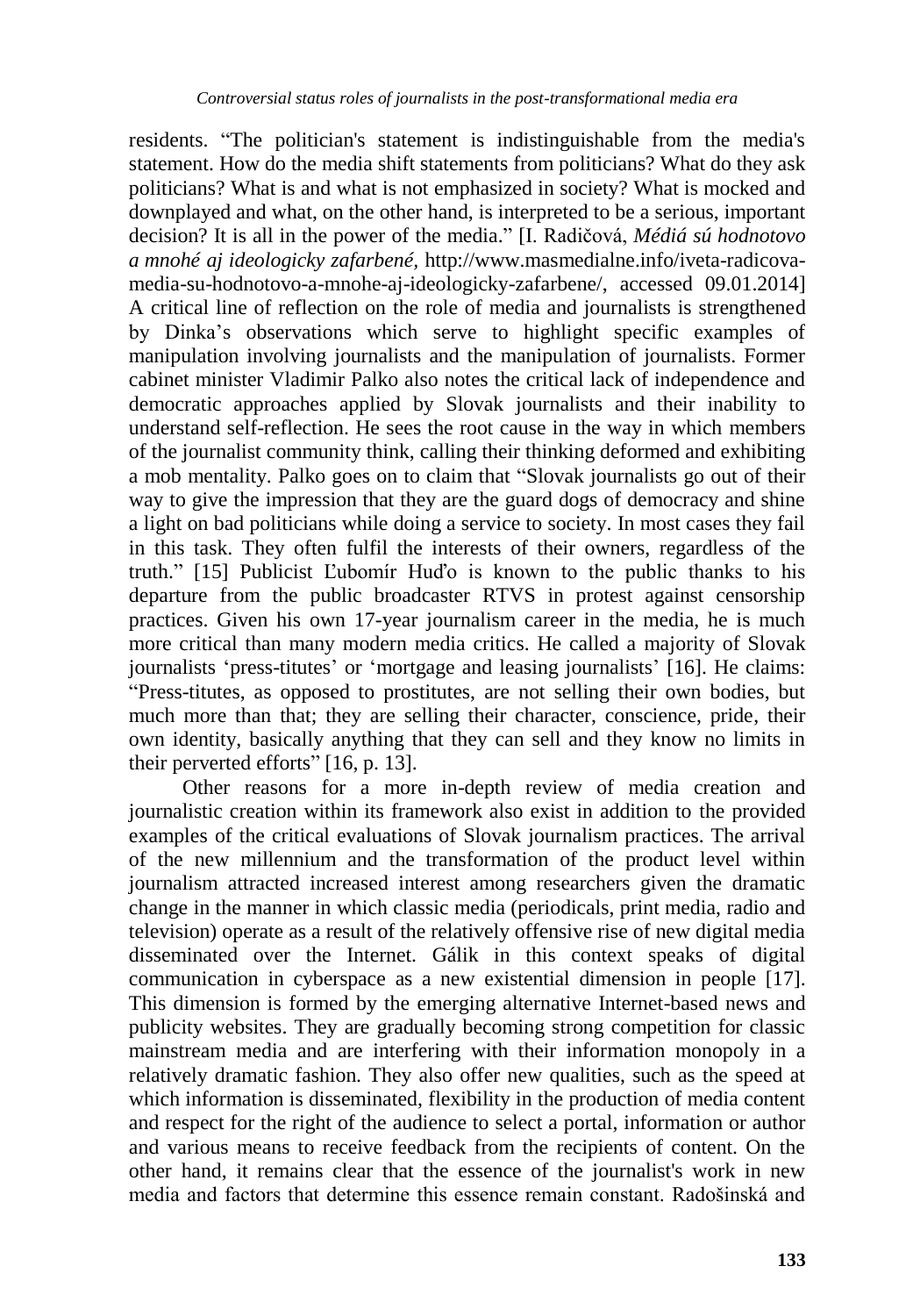Višňovský in this context emphasise the fact that online journalism is primarily a creative intellectual activity, "similar to traditional journalism, which requires the application of specific processes for it to occur at all" [18]. On the other hand, one can agree with Gáliková Tolnaiová's statement that the  $21<sup>st</sup>$  century will be marked by a tremendous invasion of media into the human world, in particular "thanks to the expansion of information technologies and multimedia technologies" [19].

As a result and at first glance it might appear that professional journalism building on the creation of new information equality has a bright future. Taking a closer look at journalism practices shows that the opposite is true. It exposes the weakening position of journalists within their work in editorial systems and in their relationship with the audience. The strengthening influence of the external environment, in particular economic and political environments, on journalistic work as highlighted by their symbolic status of serfs in such system is also exposed. Such status roles are formed in an environment in which they formally declare their compliance with codes of conduct and ethics designed to ensure the freedom and objectivity of individual journalists. "It is clear that journalists found themselves in a very unstable position at the beginning of the new millennium. They became a major part of political and economic (marketing) communication and are therefore subject to manipulation on the part of the political elite and strong economic entities. However, they are weakened by digitalised means of communication available online accessible from practically anywhere in developed societies." [4, p. 183]

It is also clear that current reflection on the identified issues fluctuates among a range of different opinions. Some points of view are based on the conviction of an ability to revitalise journalism to such an extent so that its democratising role is increased in the interests of the entire society and the need to preserve the status of journalists as the "guard dogs of democracy" [20]. Other aspects represent opinions based on the era of journalism from the end of the  $20<sup>th</sup>$  century and the beginning of the  $21<sup>st</sup>$  century and the age of press-titutes [16, p. 16]. Different opinions also exist that see the revitalisation of the original journalistic ideals in the form of a return to critical and independent thinking among journalists and their audience. According to Volk, just such a method is critical for ensuring that strictly pragmatic persons "who lack empathy, tolerance, respect for classical values and the thirst for knowledge" are not socialised or raised [21]. The critical slant taken by media theorists raises a red flag and accents the need for greater education and media literacy across all age categories. In this context, Petranová emphasises the need to think critically: "thinking critically means thinking in-depth about the information a person receives through various means" [22].

## **4. Conclusions**

The media environment, in addition to the socio-cultural environment, can be considered a unique human creation, which according to Slušna is influenced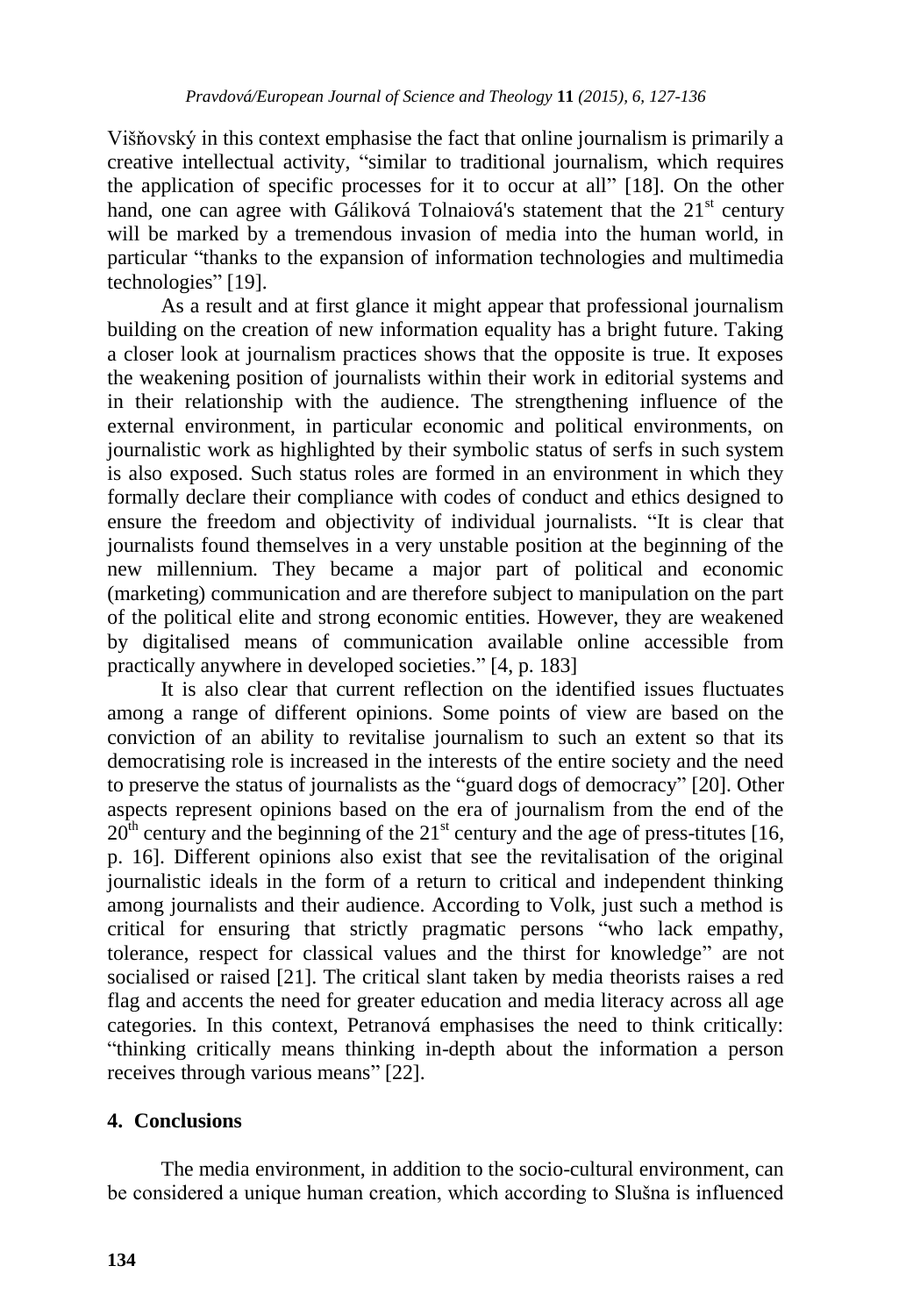by the "spiritual habits and mentality of mankind while determining its actions" [23]. Within critical analysis of status roles, we cannot neglect the elementary truth and mission of the journalist, arising from the very essence of the position and the traditional mission of journalistic genres. In addition to an informational function, journalists take a stance and express opinions or make judgements concerning depicted or analysed current events and situations. Vojtek even notes that every journalistic text is fundamentally subjective, even when the journalist attempts to take an objective approach when processing the facts [24].

It turns out that the ideals and aspirations of traditional journalists have been succeeded by rigid pragmatism. Solík posits that the modern age as brought about the destruction of values and the "collapse of the societal hierarchy" [25]. Given these factors, it is clear that the economic environment, the use of technology and the strong liberalisation trends in the editorial environment, thereby strengthening the fierce competition between journalists, have all had a major impact on the work and status roles of contemporary Slovak journalists. This competition is associated with the permanent risk of a loss of existential certainty, which results in a pathological drive to succeed and survive in any conditions, even at the cost of their subordination to a dominant ideology or the power and interests of their owners or the management of media companies.

It is clear that the transformation of the status roles of journalists has come about in situations where they are manipulated by the political elite and strong economic entities, even when the audience is unaware what statement is from a politician and or the given media, or where and to what extent does the media shift statements made by politicians [\[http://www.masmedialne.info/iveta](http://www.masmedialne.info/iveta-radicova-media-su-hodnotovo-a-mnohe-aj-ideologicky-zafarbene/)[radicova-media-su-hodnotovo-a-mnohe-aj-ideologicky-zafarbene/\]](http://www.masmedialne.info/iveta-radicova-media-su-hodnotovo-a-mnohe-aj-ideologicky-zafarbene/), given the existence of published evidence, examples of manipulation by journalists and the manipulation of journalists [15], or when journalists voluntarily and internally identify with propaganda and elevate themselves to the pedestal of the media elite [16, p. 13]. Given these factors, it remains questionable as to the specific extent to which journalists in the post-transformational era can experiment with their status roles and revolt against the radically modified and strongly entrenched methods of journalistic practices. It has been demonstrated that a portion of the journalism community goes about its work under the influence of an organised social system and dominant ideologies, with which they themselves internally identify. Another portion works under the influence of existential pressures and are subjected to political conformity with their own ownership and management structures.

### **References**

- [1] D. Altheide and P.R. Snow, *Media Worlds in the Postjournalism Era,* Aldine de Gruyter, Hawthorne (NY), 1991.
- [2] J.B. Thompson, *Media a modernita, Sociální teorie medií (Media and Modernity, Social Theories of Media),* Karolinum, Prague, 2004, 168.
- [3] A. Giddens, *Sociologie,* Argo, Prague, 1999, 377.
- [4] J. Jirák and B. Köpplová, *Masová média,* Portál, Prague, 2009, 194.